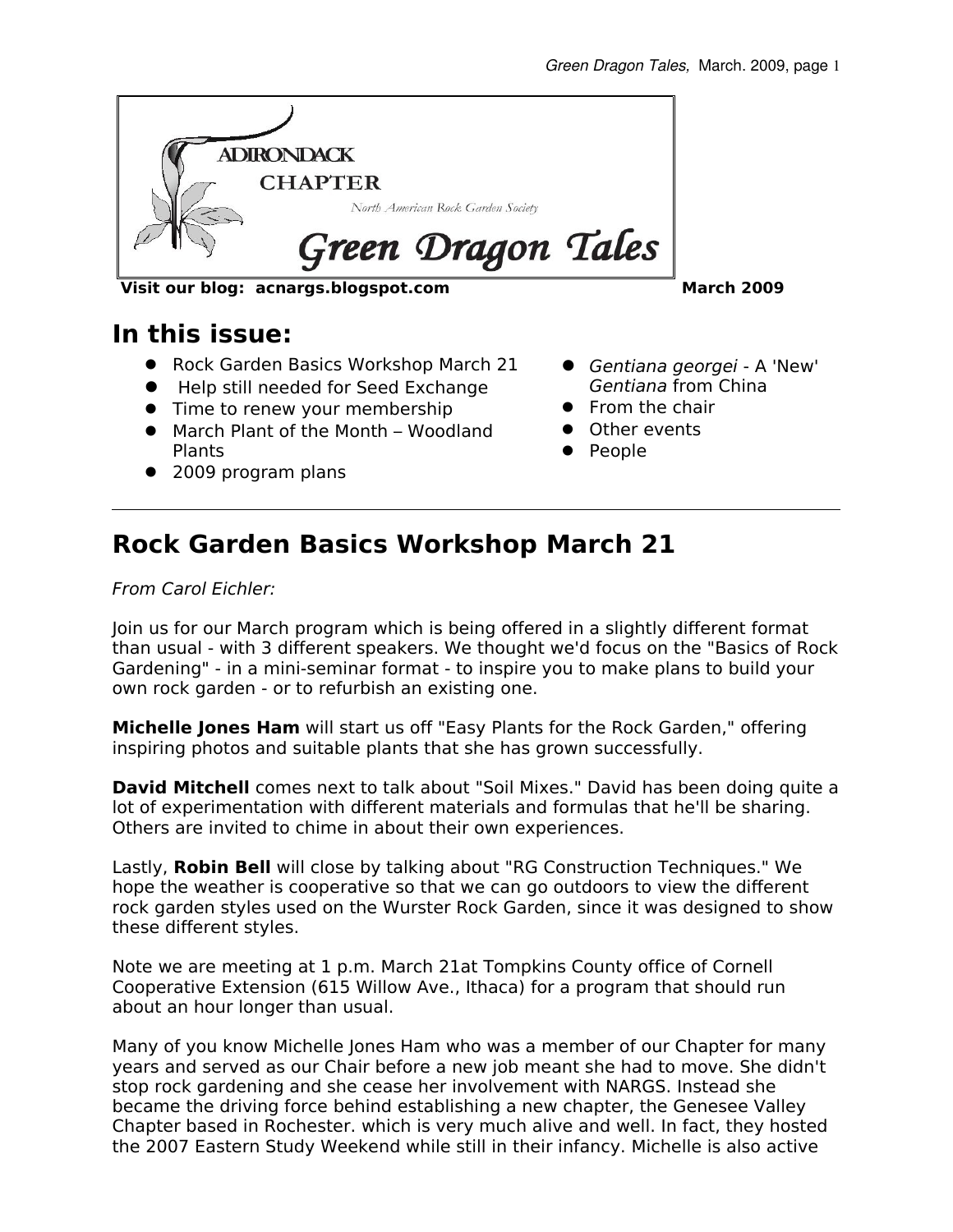at the NARGS National level, serving on an ad hoc Committee to address membership issues and currently serving as manager of the slide collection.

Our own members David Mitchell and Robin Bell are both notable for their wonderful gardens and plant knowledge. Robin has been a frequent speaker. You can be sure they will provide us with a wealth of knowledge - from their own gardening experience - often the best kind!

#### **Help still needed for Seed Exchange**

From Rosemarie Parker, [Gardener.Parker@gmail.com](mailto:Gardener.Parker@gmail.com)

Please help our chapter process the second round of the 2009 NARGS Seed Exchange. This year, one time only, **all chapter members are eligible to order seeds in this round, even if you are not a member of national NARGS**. This is a great deal, \$5 per 20 packets up to 100 packets. If you volunteer to help, you can fill your own order, choosing your own substitutes if your first choice is gone. And the first 20 volunteers can take a free packet to count towards MY order. The very extensive round 2 seed list is posted at [www.nargs.org/seed/exchange.html.](http://www.nargs.org/seed/exchange.html)

Thanks to Susanne Lipari, we will be meeting in a great room (#211) of the Plant Science Building, the same building on the Cornell campus where we hold many of our monthly meetings. Parking will not be a problem as all sessions are evenings or weekends. There are jobs for people who need to stay seated, and ones who need to move around. Based on last year's statistics, we will need nearly 200 person hours of work, so the more people who volunteer the better. It will be interesting, maybe even fun, and I promise to arrange for munchies every session.

Please let me know if and when you can attend one or more of the workdays listed below (Gardener. Parker@gmail.com or 607-257-4853). Too few or too many people per session are inefficient, so I really need an RSVP at least a few days ahead of each session.

Remaining workdays:

- Tue 3-10 6:30-9 pm
- Th 3-12 6:30-9 pm
- Sun 3-15 12:30-4:30 pm
- Sat 3-21 9-noon (before rock garden workshop @1pm)
- Wed 3-25 6:30-9 pm
- $\bullet$  Sat 3-28 12:30 (if needed)

Thanks!

#### **Time to renew your membership**

If you haven't done so already, please fill out a 2009 membership form and send it in, or bring it with you to the Feb. 21 meeting. If you received this newsletter via email, a membership form is also attached. You can also download one here: <http://www.acnargs.org/join.pdf>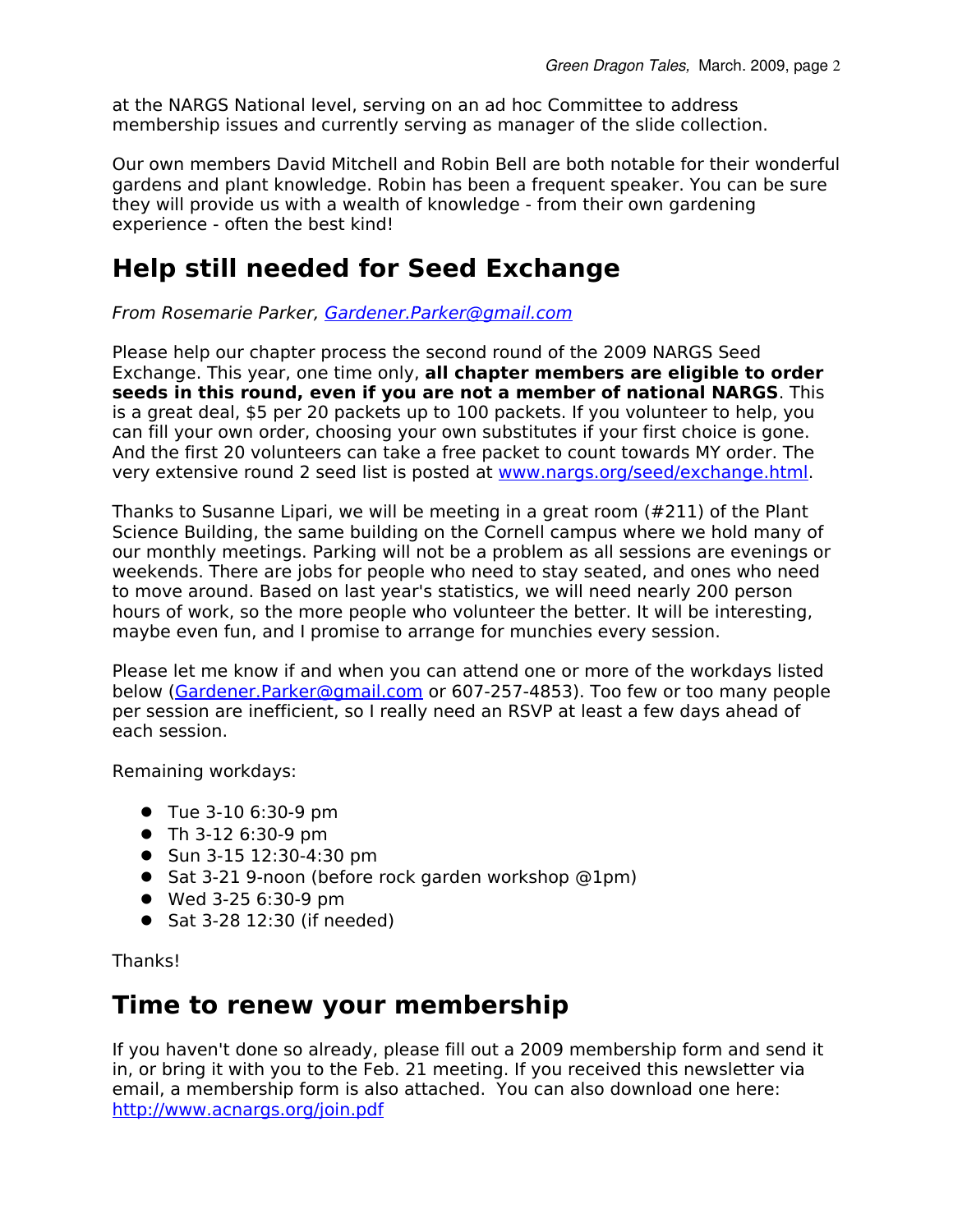# **March Plant of the Month – Woodland Plants**

From John Gilrein, Plant of the Month Coordinator

For our March 2009 meeting, the plant of the month will be a mix of woodland plants. Our March selection from Eastern Plant Specialties includes:

- Hepatica acutiloba (sharp-lobed hepatica
- Uvularia grandiflora (large merrybells, large-flowered bellwort)
- Trilliums, T. grandiflorum (white Trillium), T. luteum (yellow Trillium), and T. sessile (sessile Trillium)
- Adiantum pedatum (Northern maidenhair fern).

In general, all these plants want part shade conditions and a good, moist, well drained soil and are native to the Eastern U.S. Shade of deciduous trees and soil enriched with organic matter are beneficial.

Hepatica acutiloba is hardy in zones 3-8, height 6 inches, flower color pale to dark violet, blooms in early spring. This plant is found in rich woods and favors alkaline soils.

Uvularia grandiflora is hardy in zones 3-8, height 12-16 inches, flower color pale to medium yellow, blooming in early Spring. U. grandiflora also favors lime rich soils.

Trilliums are hardy in zones 4-8 (T. grandiflorum is hardy in to zone 3), height 6-20 inches, and flower in mid-Spring. T. grandiflorum has white flowers and is native to a wide area of Northeastern North America; T. luteum has yellow flowers is native to the Southern Appalachians; and  $T$ . sessile has maroon flowers is native to the Midwest. Both T. luteum and T. sessile are sessile species (the flowers are stemless, nestled in the leaves and the leaves are mottled). Soil pH preferences based on my references are: neutral to alkaline for T. grandiflorum, neutral for T. sessile, and acidic to neutral for T. luteum.

Adiantum pedatum is a graceful fern fond of calcium rich soils (a lime lover) but tolerant of a wide range of conditions. Height is 1 to 2 feet. It has black stems and is a slow spreader. This will tolerate more shade than the flowering plants above.

# **2009 program plans**

Here's the **tentative** line-up for 2009. Check future newsletters or the ACNARGS blog [\(http://acnargs.blogspot.com\)](http://acnargs.blogspot.com/) for details.

**March 21 - Rock Garden Basics Workshop** with Michelle Jones Ham, David Mitchell and Robin Bell. Tompkins County Office of Cornell Cooperative Extension, Ithaca, 1 p.m. (tentative). Details in March newsletter.

**April 25 - Miniature Hostas with Michael Shadrack,** Chairman and Bulletin Editor for the British Hosta and Hemerocallis Society and co-author of two Timber Press books: The Color Encyclopedia of Hostas and The Pocket Guide to Hostas. We will also have our annual Seedling Exchange. Kenneth Post Lab, Cornell University, Ithaca, N.Y. Note new location: Tompkins County Cooperative Extension.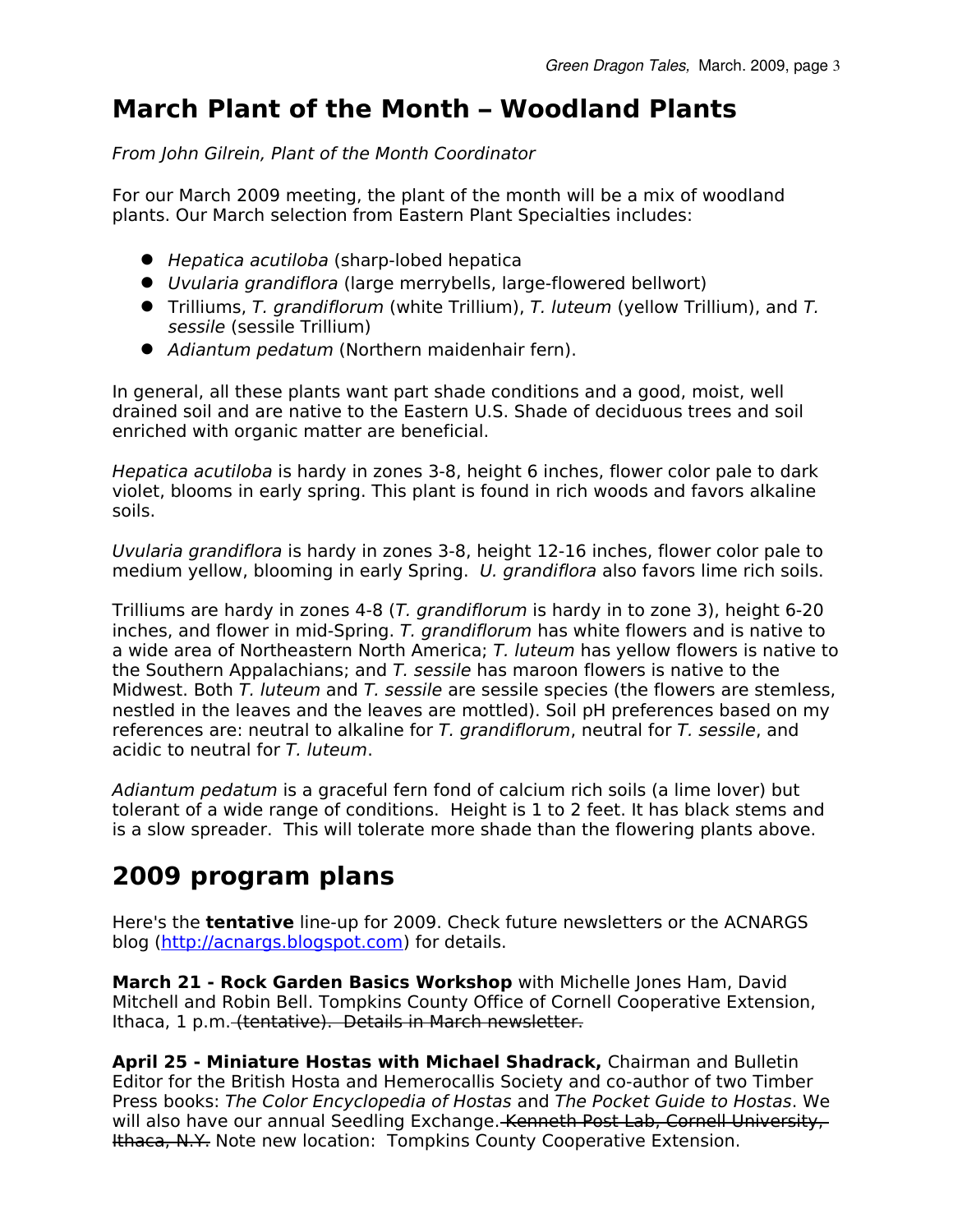**Spring dates TBD - Philadelphia garden tour.** Overnight road trip to visit private gardens in the Philadelphia area.

**May 16 - Plant Sale at Ithaca Garden Fair.** Ithaca High School.

**May date TBD - Garden tours. Ithaca.**

**June dates TBD - Work trip to White Pine Camp.** Paul Smiths, N.Y.

**July date TBD - Picnic and special program.** Don and Lela Avery, Cady's Falls Nursery will not be able to join us. We'll keep you posted as alternative plans come together.

**Aug. 15 - 'Members Only' plant sale and picnic.** Kenneth Post Lab, Cornell University, Ithaca.

**Sept 19 - What's Wrong With My Plants?** with Michael Loos, horticulture educator with Ohio State University Cooperative Extension, Cuyahoga County and active NARGS member. Billie Jean Isbell's, Brooktondale.

#### **Oct. 17 - Program with speaker TBD.**

**Nov. 14 - Native Plants for the Naturalistic Garden** with Don Leopold, SUNY College of Environmental Science and Forestry and author of Native Plants of the Northeast. Kenneth Post Lab, Cornell University, Ithaca.

# **Gentiana georgei - A 'New' Gentiana from China**

#### by Stephanie Ferguson

Previously published in the February 2009 issue of the CRAGS Newsletter, The Voice of the Calgary Rock and Alpine Garden Society [www.crags.ca](http://www.crags.ca/)

Many gardeners are familiar with the Genus Gentiana and for rock gardeners the dwarf alpine species are particularly irresistible. Gentiana verna and Gentiana clusii (including it's close relatives acaulis, angustifolius, dinarica, occidentalis, etc) are two primarily European introductions that have been very successfully cultivated by Calgarians for many years. Both species are quite variable, offering plenty of interest in the Spring, blooming heavily and reliably in May.

In our climate, the Autumn flowering Himalayan species allied with Gentiana sinoornata and it's associated hybrids have proven less easy to please. While these bloom profusely in Scotland and other parts of Europe with a similarly humid climate, here on the prairies we are, at best, rewarded with a few tired flowers in

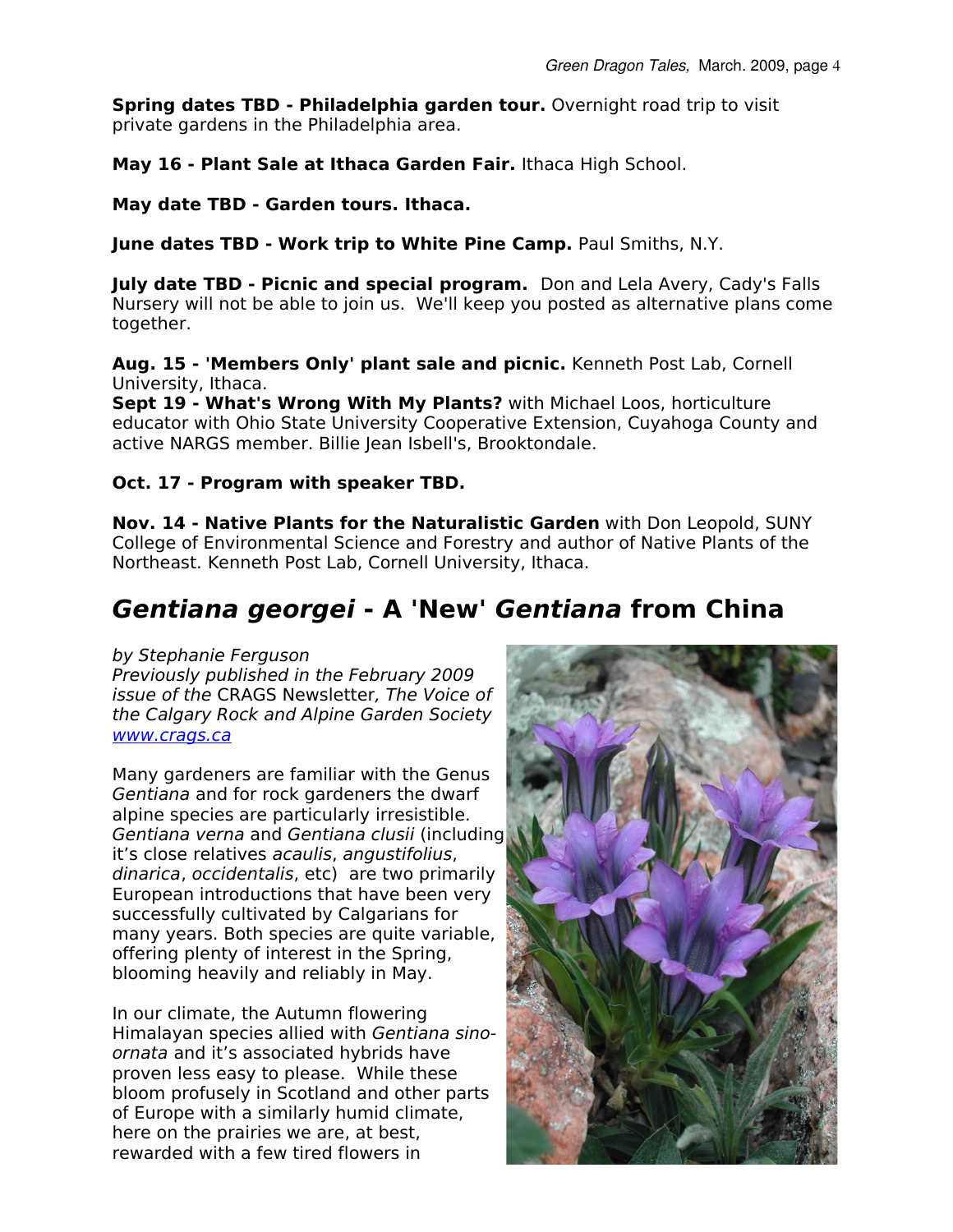September-October. Certainly the failure of these popular and highly bred plants here has been made apparent by comparison with the success of Gentiana acaulis and verna.

During the past several years there has been an increasing interest in Chinese alpine plants. Czech seed collectors, in particular, have explored and collected at altitudes high enough to find hardy plant material potentially suited to Calgary's climate. It is important to understand that Calgary's growing conditions are not at all typical of the gardening community at large. Our dry, steppe climate is much like that of Mongolia or large parts of Central Asia. Much of our plant material (made available through the commercial nursery trade) comes to our gardens through the "moist filter" of the Pacific Northwest and Eastern Seaboard of North America, The United Kingdom, and Holland. Sometimes this pattern of selection and distribution works (for woodland plants, certainly) but more often (in the case of alpine and steppe plants) this commercial network tends to limit, rather than expand, our choice of plants. Thus, our debt of gratitude for these recent discoveries and introductions by these Czech explorers cannot be overestimated.

In the past couple of years, the Czechs have focussed on Chinese gentians and made many of them available by seed. Initially, I was wary. Like many of you, I had already spent enough money attempting to grow the aforementioned Scottish (and German) cultivars. These plants would spread and bloom for a couple of years, then promptly die from a lack of whatever specialized dietary or environmental requirements I denied them. Eventually, I decided to try ONE Chinese gentian - Gentiana georgei. This offering appealed to me for two reasons: the seed was expensive (the Czechs always put a high price on beauty) and because the accompanying habitat descriptions looked promising for us (3900 metres, Limestone scree).

Gentiana georgei has proven to be as beautiful and hardy as I had hoped. It blooms from late August until October. It's large flowers are a uniquely beautiful colour - a glistening blue-lavender accented with strong dark stripes and spotting. When in bloom the entire plant does not exceed 10cm in height. While it does not increase as quickly as does Gentiana clusii, it reliably adds a rosette each year. Seed is set quite late in the season (October). Garden collected seed has proven viable even at this late a collection date. The only apparent way of achieving a large and thriving community of Gentiana georgei relies on seed propagation rather than vegetative cuttings or division (this plant is not stoloniferous).

I believe that Gentiana georgei has a bright future in Calgary because it seems to be quite easily cultivated. I am growing it in sand - in a cool and sunny location, although it has not yet been subjected to a fully hot / sunny aspect in our garden. It receives the occasional dose of bonemeal and is not allowed to dry out.

One of the original Czech plant explorers, Josef Halda, will be coming to lecture here in Calgary April 16th. Halda has written a beautifully illustrated monograph entitled "The Genus Gentiana" and is certainly qualified to answer any questions you may have regarding this exquisite classification of plants.

**Ed. note:** Ferguson's approach to matching plants to Calgary conditions is interesting. What's your experience with steppe plants in our area? What Gentiana species do you recommend for Adirondack Chapter gardeners?